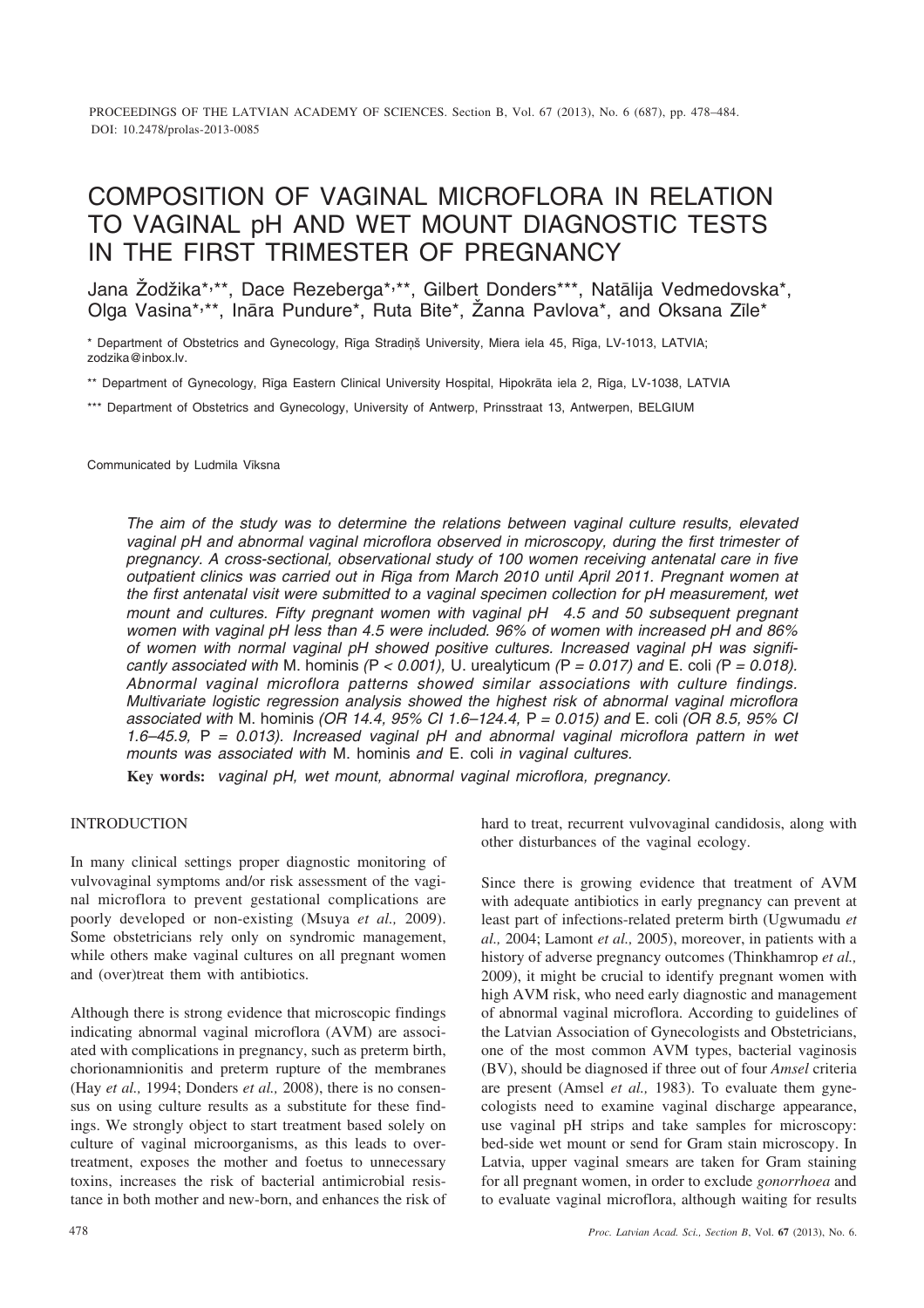takes additional time and visits. Immediate diagnostic of AVM during the first antenatal visit by using bed-side diagnostic tests, such as vaginal pH test and wet mount microscopy, could accelerate this process. In fact, in Latvia gynecologists do not often use vaginal pH strips, are not skilled to perform wet mounts, and commonly BV diagnosis is based solely on positive clue cells or even only presence of *Gardnerella vaginalis* morphotypes on Gram stain laboratory reports.

All applied diagnostic methods should be based on indications and validity of all tests should be clear, since unnecessary analysis and controversial results increase stress and anxiety in pregnant women. All women have the right to receive complete, evidence-based information about the performed tests, their specificity, sensitivity and possible influence of results on pregnancy care, risks and benefits.

In order to identify the microorganisms that are commonly associated with abnormal vaginal environment, we determined the relations of vaginal culture results with bed-side diagnostic test findings — elevated vaginal pH and abnormal vaginal microflora on wet mounts, during the first trimester of pregnancy.

# MATERIALS AND METHODS

We performed a cross-sectional, observational study of 100 women receiving antenatal care in five outpatient clinics in Rîga from March 2010 until April 2011, as part of an ongoing interventional study.

The study was approved by the Ethical Committee of the Rîga Stradiòð University. All participants were informed about the study and signed an informed consent. 50 pregnant women with fetal gestational age between 6 and 14 weeks and vaginal pH  $\geq$ 4.5 were included as study cases and subsequently 50 pregnant women within the same gestational age range and vaginal pH less than 4.5 were used as a control. Exclusion criteria were age less than 18 years, multiple pregnancy and systemic diseases (diabetes, kidney failure, chronic hypertension requiring medication etc). All women were tested for *Chlamydia trachomatis*, *gonorrhoea*, HIV and syphilis infections and were excluded if positive for any of them.

During the gynecological speculum examination vaginal fluid was obtained with cytobrush from the upper vaginal wall and spread on a glass slide for microscopic examination. Vaginal pH was measured by pressing a *Machery Nagel* pH strip with a pH range of 3.1–7 into the fluid on a glass slide, allowing it to soak for 10 seconds. These strips were chosen because of their accuracy and ease of use (Donders *et al.*, 2007). Vaginal pH  $\geq$ 4.5 was considered abnormal (elevated) (Amsel *et al.,* 1983).

Vaginal discharge specimens were spread on glass slides, air-dried and then transported to one investigator (Jana  $Z$ odžika) for microscopy after rehydration of the smear with a droplet of saline according to Larsson (Larsson *et al.,*

*Proc. Latvian Acad. Sci., Section B*, Vol. **67** (2013), No. 6. 479

1990). A Leica DM1000 microscope (Warburg, Germany) with phase contrast at 400 times magnification was used. Microscopic examination included lactobacillary grades (LBG) and number of leucocytes per high power field (hpf): less than 10 — no leucocytosis; more than 10 per hpf, but less than 10 per epithelial cell-mild leucocytosis; 10 or more per epithelial cell-heavy leucocytosis (Donders, 1999). According to *Donders'* modification of *Schroder's'* classification LBG, grade I consisted of predominant presence of *Lactobacillus* morphotypes, with very few coccoid bacteria presented, grade IIa (intermediate, mixed flora) of lactobacilli outnumbering other microorganisms, grade IIb of other microorganisms outnumbering lactobacillary morphotypes, and grade III (completely disturbed flora) had no lactobacilli present (Donders, 1999). LBG III was further divided in three subgroups: bacterial vaginosis (BV), aerobic vaginitis (AV) and a mixed AV-BV microflora. AV was diagnosed if short bacilli or cocci, leucocytes and/or parabasal cells were found (Donders, 2002). Patterns with decreased or absent lactobacillus morphotypes (LBG IIb and LBG III) were considered as AVM (Donders, 1999).

For all participants included in the culture study, specimens taken from the upper vaginal wall with wool cotton-tipped swabs were immediately placed in universal *Amies* medium and transported within 24 hours to the laboratory of the Infectology Center of Latvia. Then the samples were inoculated in media Shaedler blood agar, MacConkey agar, eggsalt agar, chocolate and Chromagar *Candida* agar for the investigation of the following microorganisms: *Streptococcus pyogenes* (*Str. pyogenes*), *Streptococcus agalactiae* (*Str. agalactiae*), *Viridans* group streptococci, enterococci, *S. aureus*, *Candida spp.* (species), pathogenic enteric bacteria, *Acinetobacter spp*., *Haemophilus spp.*, *Pseudomonas aeroginosa* and *Stenotrophomonas maltophilia.* To distinguish between *Str. pyogenes*, *Str. agalactiae*, and *Viridans* group streptococci, several specific enterococci tests were made. Streptococci were cultivated on blood agar to determine their degree of haemolysis. If  $\beta$ -haemolysis was present, then susceptibility to bacitracin was tested, which if positive, *Str. pyogenes* was considered to be present. If the test was negative, then the CAMP (Christie-Atkins, Munch-Petersen) test was performed; a positive was considered as presence of *Str. agalactiae*. If on blood agar  $\alpha$ -hemolysis was observed, then a further test for optochin susceptibility was made; if negative, then the culture was inoculated on Bile-esculin media. If no growth occurred, then the culture was considered as *Viridans* group streptococci, but if there was growth, then the culture were further cultivated on 6.5% salt media: if there was growth then the culture was identified as enterococci. If on blood agar no haemolysis was observed, then the cultures were cultivated on Bileesculin agar, and in case of positive growth on this media and on 6.5% salt agar the culture was considered to be enterococci (Levinson, 2008).

To distinguish between *Haemophilus* species, testing for X and V factor requirements was performed using impregnated strips (Mahon *et al.,* 2000).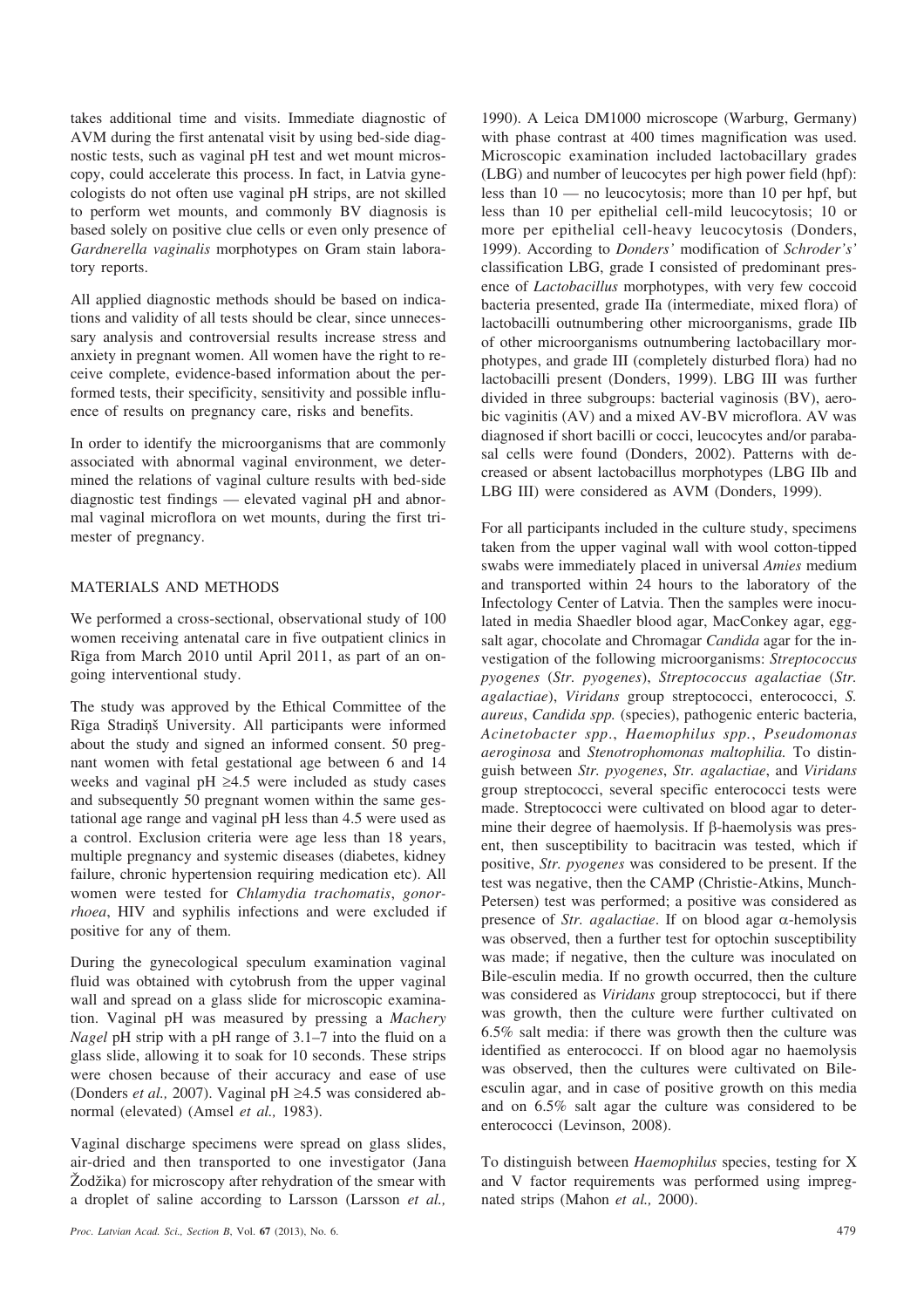Urea-Arginine broth was used for the investigation of *Ureaplasma urealyticum* and *Mycoplasma hominis* (Mahon *et*  $a$ l., 2000). Cultures with more than  $10^5$ cfu/ml (colony forming unit) of *U. urealyticum* and *M. hominis* were considered elevated (Rosenstein *et al.,* 1996).

Vaginal culture results were compared between normal and elevated vaginal pH groups, normal and abnormal vaginal microflora groups and no leucocytosis and mild, heavy leucocytosis groups based on microscopy results.

Statistical significance was tested using the Pearson chisquare test or Fisher's exact test. The level of statistical significance was chosen at 5% ( $P < 0.05$ ). Only variables that showed statistical significance  $(P < 0.05)$  in univariate analysis were included in the multiple logistic regression analysis. Statistical analysis was performed using SPSS version 18.0 (PASW).

## RESULTS

96% of women with increased pH and 86% of women with normal vaginal pH showed positive cultures (*P* value nonsignificant). In total 19 different microorganisms were recovered from the vagina. Of 100 participants, the more common isolated microorganisms were coagulase negative (CN) *Staphylococcus* in 56, *U. urealyticum* in 34, *Escherichia coli (E. coli)* in 18, *Candida* species in 16 and *M. hominis* in 15 cases.

Increased vaginal pH was significantly associated with positive *M. hominis* ( $P < 0.001$ ), *U. urealyticum* ( $P = 0.017$ ), and *E. coli* ( $P = 0.018$ ) cultures. Correlations of abnormal vaginal microflora microscopic patterns with cultures were similar to those with elevated pH, Table 1.

LBG I was found in 35, LBG IIa in 14, LBG IIb in 17 and LBG III in 34 participants. Of the latter, eight had BV, five had AV and 21 had mixed BV-AV microflora. Forty-three of 50 participants with elevated vaginal pH and six of 50 pregnant women with normal vaginal acidity had AVM on microscopy (*P* < 0.001). *U. urealyticum* and *M. hominis* were more often found in the BV and mixed BV-AV microflora  $(P < 0.05)$  than in other microflora types, and all cases with high numbers of *M. hominis* were encountered in women with LBG III (*P* = 0.001). *E. coli* was more often detected in the AVM group ( $P = 0.008$ ), with a trend to be more often recovered in cases with LBG IIb, AV and mixed BV-AV microflora (*P* = 0.072). *Str. agalactiae* (*P* = 0.032) and *Viridans* group streptococci  $(P = 0.013)$  were more often found in association with normal vaginal microflora patterns (Table 1).

Combining both vaginal environment parameters (vaginal pH and microflora type on microscopy), 43 participants had a normal pattern (acidic vaginal pH and LBG I-IIa) and 44 pregnant women had an abnormal pattern (elevated vaginal pH and LBG IIb-III) (Table 2). Considering only statistically significant variables of these groups in the univariate analysis, *U. urealyticum* (OR 3.1, 95% CI 1.2–8.2, *P* = 0.019), *M. hominis* (OR 18, 95% CI 2.2–145.2, *P* < 0.001) and *E. coli* (OR 7.5, 95% CI 1.64–37.6, *P* = 0.008,) occurred more often in the abnormal environment group (Table 2). However, with high numbers of *M. hominis* it was not possible to calculate the significance level, as all cases were cultured in the AVM group. The univariate analysis did not find a strong *Str. agalactiae* and *Viridans* group streptococci association with normal microflora and acidity group. Comparison of culture results in the groups with no, mild or heavy leucocytosis demonstrated that *E. coli* was significantly associated with increased number of leucocytes on native microscopy ( $P = 0.03$ ).

Table 1

|  | VAGINAL CULTURE RESULTS IN NORMAL AND ELEVATED VAGINAL PH GROUPS AND IN LBG GROUPS |
|--|------------------------------------------------------------------------------------|
|--|------------------------------------------------------------------------------------|

| Cultured microbes                      | Total          | Vaginal pH           |                          |            | LBG            |                        |                 |                 |           |
|----------------------------------------|----------------|----------------------|--------------------------|------------|----------------|------------------------|-----------------|-----------------|-----------|
|                                        |                | pH < 0.5<br>$n = 50$ | $pH \ge 4.5$<br>$n = 50$ | $P$ value  | $n = 35$       | <b>IIa</b><br>$n = 14$ | IIb<br>$n = 17$ | III<br>$n = 34$ | $P$ value |
| U. urealyticum                         | 34             | 10                   | 24                       | $0.017*$   | 7              | 5                      | $\mathfrak{2}$  | 20              | 0.002     |
| U. urealyticum (high numbers)          | 15             | 3                    | 12                       | $0.023*$   | $\overline{c}$ | 2                      | $\mathbf{0}$    | 11              | 0.006     |
| M. hominis                             | 15             |                      | 14                       | $< 0.001*$ | $\theta$       |                        | $\overline{0}$  | 14              | < 0.001   |
| <i>M. hominis</i> (high numbers)       | 9              | $\theta$             | 9                        | $0.017*$   | $\theta$       | $\theta$               | $\overline{0}$  | 9               | 0.001     |
| Str. agalactiae                        | 6              | $\overline{c}$       | 4                        | 0.678      | $\mathfrak{2}$ |                        | 3               | $\mathbf{0}$    | 0.032     |
| Coagulase positive (CP) Staphylococcus | $\overline{4}$ | 1                    | 3                        | 0.618      | 1              | $\theta$               |                 | $\overline{2}$  | 0.896     |
| CN Staphylococcus                      | 56             | 27                   | 29                       | 0.618      | 18             | 10                     | 8               | 20              | 0.172     |
| Str. viridians                         | 9              | 6                    | 3                        | 0.193      | $\overline{4}$ | $\overline{4}$         | $\mathbf{0}$    |                 | 0.013     |
| Peptostrepto-coccus                    | $\overline{2}$ | $\overline{2}$       | $\theta$                 | 0.238      | $\overline{2}$ | $\Omega$               | $\Omega$        | $\overline{0}$  | 0.734     |
| Enterococcus faecalis                  | 5              | $\overline{c}$       | 3                        | 1.000      | $\mathfrak{2}$ | $\overline{0}$         |                 | $\overline{2}$  | 1.000     |
| E. coli                                | 18             | 4                    | 14                       | $0.018*$   |                | 3                      | $\overline{7}$  | 7               | 0.001     |
| Enterobacteri-aceae                    | $\mathfrak{2}$ | 1                    | 1                        | 1.000      | $\theta$       | $\mathbf{0}$           |                 |                 | 0.476     |
| Acinetobacter spp                      | $\overline{4}$ | $\Omega$             | $\overline{4}$           | 0.121      |                | $\theta$               |                 | $\overline{2}$  | 0.896     |
| Candida spp                            | 16             | 8                    | 8                        | 1.000      | 7              | $\overline{0}$         | 4               | 5               | 0.265     |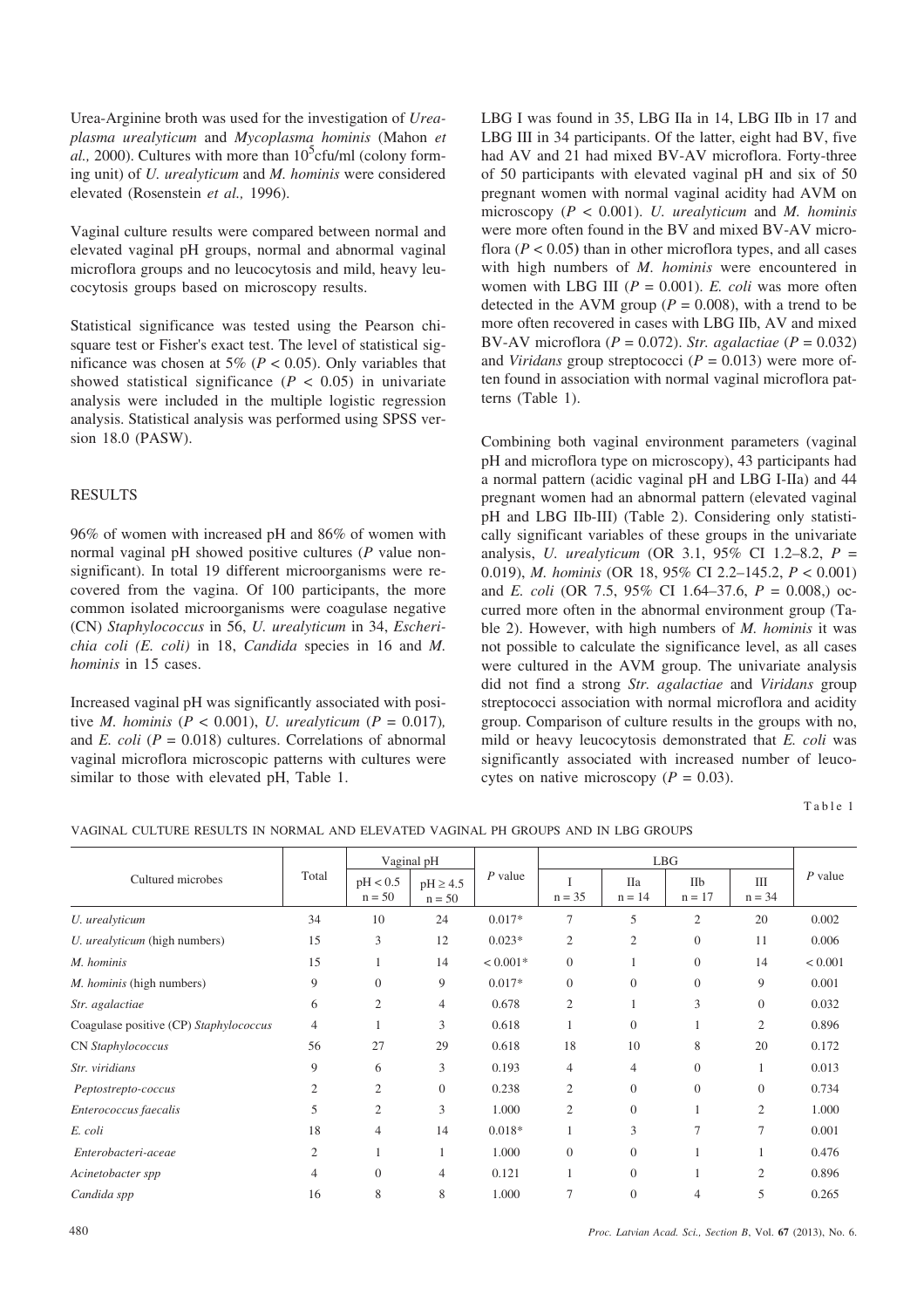#### Table 2

VAGINAL CULTURES RESULTS IN NORMAL AND ABNORMAL VAGINAL MICROFLORA AND ACIDITY GROUPS

| Cultured<br>microorganisms       | Normal vaginal<br>microflora, acidity<br>group:<br>$pH < 4.5$ and<br>LBG I-IIa<br>$(n = 43)$ | Abnormal vaginal<br>microflora, acidity<br>group:<br>$pH \geq 4.5$ and<br>LBG IIb-III<br>$(n = 44)$ | $P$ value    |
|----------------------------------|----------------------------------------------------------------------------------------------|-----------------------------------------------------------------------------------------------------|--------------|
| U. urealyticum                   | 9                                                                                            | 21                                                                                                  | 0.019        |
| U. urealyticum<br>(high numbers) | 3                                                                                            | 11                                                                                                  | 0.043        |
| M. hominis                       | 1                                                                                            | 14                                                                                                  | ${}_{0.001}$ |
| M. hominis<br>(high numbers)     | $\Omega$                                                                                     | 9                                                                                                   | 0.003        |
| Str. agalactiae                  | $\overline{2}$                                                                               | 3                                                                                                   | 1.000        |
| CP Staphylococcus                | $\Omega$                                                                                     | $\overline{2}$                                                                                      | 0.496        |
| CN Staphylococcus                | 25                                                                                           | 26                                                                                                  | 0.600        |
| Str. viridians                   | 6                                                                                            | 1                                                                                                   | 0.047        |
| Peptostreptococcus               | 2                                                                                            | $\Omega$                                                                                            | 0.210        |
| <i>Enterococcus</i><br>faecalis  | $\overline{c}$                                                                               | 3                                                                                                   | 1.000        |
| Enterobacteriaceae               | $\Omega$                                                                                     | 1                                                                                                   | 1.000        |
| Acinetobacter spp                | $\Omega$                                                                                     | 3                                                                                                   | 0.243        |
| Candida spp                      | 6                                                                                            | 7                                                                                                   | 0.957        |

Table 3

ASSOCIATION OF DIFFERENT BACTERIA WITH ABNORMAL VAGINAL MICROFLORA AND VAGINAL pH IN MULTIVARIATE LOGISTIC REGRESSION ANALYSIS

| Cultured<br>microorganisms       | OR.  | Standard<br>error | P value | $95\%$ CI     |
|----------------------------------|------|-------------------|---------|---------------|
| U. urealyticum                   | 2.6  | 1.7               | 0.155   | $0.7 - 9.5$   |
| U. urealyticum<br>(high numbers) | 1.2  | 12                | 0.802   | $0.2 - 7.9$   |
| M. hominis                       | 14.4 | 15.8              | 0.015   | $1.6 - 124.4$ |
| E coli                           | 85   | 73                | 0.013   | $16 - 459$    |

Multivariate logistic regression analysis showed that the highest risk of AVM was associated with *M. hominis* and *E. coli* (Table 3).

## DISCUSSION

According to our results, it is clear that proportions of positive vaginal cultures were above 85% in both normal and AVM groups, including all types of aerobic and anaerobic bacteria. Therefore, treating any positive culture obtained from the vagina should never be an option in pregnant women. Pregnant women with elevated vaginal pH and AVM on native microscopy, a recognized risk factor for adverse pregnancy outcome, were more likely to have *M. hominis, U. urealyticum, E. coli* positive vaginal cultures, while *Str. agalctiae* and *Viridans* group streptococci were more related to normal vaginal microflora. Vaginal leucocytosis was significantly associated with *E. coli* coloniation.

Although the association between *U. urealyticum, M. hominis* and pregnancy complications, such as late miscarriages, preterm birth, low birth weight and neonatal respiratory diseases (Steytler, 1970; Hay *et al.,* 1994; Taylor-Robinson *et al.,* 2007; Romero *et al.,* 2008; Donders *et al.,* 2009) is well established, it is still unclear which pregnant women would benefit from cultures and treatment of these bacteria. *U. urealyticum*, *M. hominis, E. coli,* and *Str. agalactiae* commonly inhabit the lower genital tract of sexually active women (Watt *et al.,* 2003; Waits *et al.,* 2005; Barcaite *et al.,* 2008). Large numbers of *M. hominis* are associated with BV and are an important risk factor for development of preterm labour (Lamont *et al.,* 1987; Rosenstein *et al.,* 1996). Considerable efforts have been dedicated to study antimicrobial therapy as an intervention to prevent preterm birth. Several authors have evaluated the role of antibiotics to prevent preterm birth in BV cases. Clindamycin administered early in the second trimester to women who test positive for BV seemed to be more effective than metronidazole to reduce preterm birth rate (Carey *et al*., 2000; Ugwumadu *et al*., 2004; Lamont *et al*., 2005), probably because it has a larger scale antibacterial activity against anaerobic gram-negative, aerobic gram-positive bacteria and also *M. hominis* (Mylonas, 2010; Taylor-Robinson *et al*., 2010). Not only metronidazole and clindamycin have been studied (Hauth *et al*., 1995; Lamont, 2005). Randomised controlled studies of  $\beta$  lactams and azithromycin as mono-therapy have not shown any benefit, although combination of  $\beta$  lactams and metronidazole, erythromycin and metronidazole in the second trimester of pregnancy have been shown to slightly reduce preterm birth risk, although no large studies have been performed (Subramaniam *et al*., 2012).

In our study high numbers of *M. hominis* were found only in cases of AVM and had the strongest association with pathological vaginal environment. The association of *U. urealyticum* with decreased lactobacilli and elevated vaginal pH was by far less strong than for *M. hominis*. Hence, we postulate that merely the fact of vaginal colonisation with *U. urealyticum* and/or *M. hominis per se* is a poor predictor of an abnormal pregnancy outcome, but high density vaginal mycoplasma colonisation, and its associated microflora abnormalities, should be considered a risk factor for chorionamnionitis and preterm birth. Other studies have confirmed that only a high load of ureaplasmas is related to adverse pregnancy outcomes (Abele-Horn *et al.,* 2000; Kasper *et al.,* 2010).

In the present study abnormal vaginal pH was associated not only with BV, but also with AV microflora, while *M. hominis* and *U. urealyticum* both were more often found in women with BV and with mixed AV-BV microflora; *E. coli* was more typically cultured in LBG IIb and AV microflora and furthermore associated with increased leucocytosis. These results are similar to those of another study, in which *E. coli* growth was inhibited by *Lactobacillus* strains (Juarez-Tomas *et al.,* 2003). Our findings are in line with those of Donders *et al.* (2000), who defined an entity of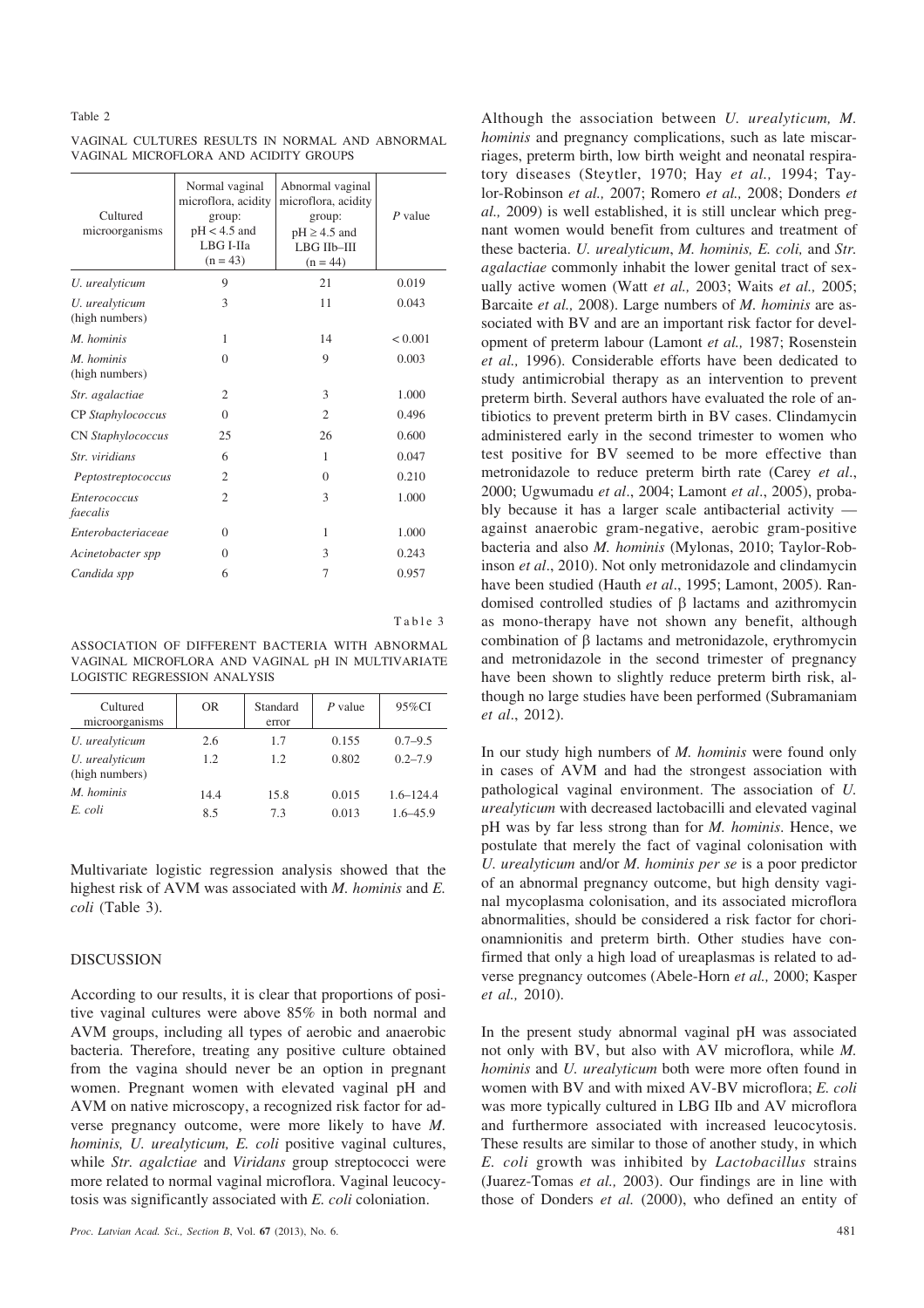AVM that is different from bacterial vaginosis: aerobic vaginitis, also to be considered as an independent risk factor for preterm delivery (Donders *et al.,* 2009). Surprisingly, some specific aerobic pathogenic bacteria, like *Str. viridians*, which can have a role in the pathogenesis of amniotic infections, were more often found in the normal vaginal microflora group in these series (Ariel *et al.,* 1991). Contrary to these findings, this group of bacteria has been associated with AVM and reduced lactobacilli in other studies (Hillier, 1993). Both *Lactobacillus*, *Streptococcus* genera belong to the order *Lactobacillales* (lactic acid bacteria), which ferment glucose to lactic acid and therefore might be associated with an acidic environment. They are normal microflora in humans in the oral cavity, the intestinal tract and the vagina, where they play a beneficial role (Todar, 2012). Compared to some other authors (Barcaite *et al.,* 2008), we found a lower prevalence of *Str. agalactiae* (6%), probably because the samples were taken from upper vagina not from lower part of vagina, perineum and rectum. The observed incidence was similar to those reported in earlier studies performed in Latvia with the same methodology (Rezeberga *et al.,* 2000).

Not only BV, but also aerobic vaginitis in early pregnancy is linked to preterm deliveries and chorionamnionitis (Rezeberga *et al.,* 2008; Donders *et al.,* 2008; 2009). Since the extent of the inflammatory reaction has a particularly important role in the pathogenesis of preterm deliveries (Jacobson *et al.,* 2003), the association of *E. coli* in the presence of leucocytosis found in our study can be important. Increased vaginal leucocytosis is associated with higher concentration of pro-inflammatory cytokines present in the vagina and with enzymatic activity, leading to preterm contractions and intrauterine infections (Donders *et al.,* 2002; Romero *et al.,* 2002; Larsson *et al.,* 2006). A study of metronidazole treatment of AVM in pregnancy showed no benefit from this treatment — even worse — rates of preterm birth increased in the metronidazole group, which was explained by increased *E. coli* and *Klebsiella pneumoniae* in the vagina at delivery (Carey *et al.,* 2005). Besides their association with prematurity, *Str. agalactiae* and *E. coli* are also a major cause of early neonatal infection (Stoll *et al.,* 2011). Many authors have recognised the increasing role of *E. coli* in the development of early neonatal disease and sepsis, especially in preterm babies (Lin *et al.,* 2011). Although in the present study *E. coli* and *M. hominis* colonisation was strongly associated with decreased or absent *Lactobacillus* morphotypes on microscopy and increased vaginal pH, the association could be less strong in a larger population, due to the wide confidence intervals found.

It is interesting that *Candida* species colonisation was found with the same frequency in the both normal and abnormal vaginal microflora groups and was not statistically significantly associated with heavy leucocytosis. This demonstrates that candidas can exist in different vaginal environments and can be a part of co-infection. The predominance of *Candida* colonisation in reproductive age women, and its infrequent occurrence in children and menopausal women, strongly suggests that colonisation is hormone-dependent. Estrogens promote elevated glycogen production by vaginal epithelial cells, which is the primary nutrient source for *Candida*. Conditions associated with elevated hormone production (pregnancy, diabetes, oral contraception) are associated with increased growth of *Candida*. Conversion of an asymptomatic *Candida* colonisation to a symptomatic infection following the ingestion of antibiotics, strongly implicates the vaginal microflora, particularly *Lactobacillus* species, in down regulation of the ability of *Candida* to proliferate (Ledger *et al.,* 2010). Since *Candida* colonisation does not cause inflammation, after exclusion of sexually transmitted infections, presence of aerobic bacteria was associated with heavy leucocytosis in our study.

During the first antenatal visit in case of clinical indications like signs/symptoms of genital infections, history of miscarriage and preterm deliveries (Thinkhamrop, 2009), for rapid and early diagnosis of AVM we recommend to perform vaginal pH tests and wet mount, since these tests can indicate overgrowth of potential pathogens like *M. hominis* and *E. coli*. We hypothesise that treatment should be based according to abnormal vaginal microflora type, susceptible to *M. ho*minis in BV and to *E. coli* in AV associated cases, or, alternatively, to non-antibacterial, broad spectrum antimicrobial medication. Prospective studies are needed to confirm the importance of *E. coli* and *M. hominis*, and perhaps *U. urealyticum* in risk assessment of preterm birth and neonatal sepsis in women with AVM patterns and increased pH, and effect of AVM type specific treatment on preterm birth reduction.

However, as vaginal pH and microflora can be normal in *Str. agalactiae* colonisation cases, bed-side tests do not replace detection of *Str. agalactiae* by cultures in the pregnant women population.

We conclude that AVM on wet mount and vaginal pH in the first trimester of pregnancy is associated with *M. hominis* and *E. coli* overgrowth in cultures. Increased vaginal pH is associated both with bacterial vaginosis and aerobic microflora. Microscopy of vaginal fluid is necessary to recognise AVM types. We suggest bed-side native microscopy for this purpose, as it allows the gynecologist to exam vaginal specimens and commence immediate therapeutic action.

# *ACKNOWLEDGEMENTS*

*We thank Irçna Rogovska, MD, PhD, from Rîga Stradiòð University for help with the statistical analysis and the women who agreed to participate in the study.*

*Supported by a grant from the Latvian Ministry of Education and Science (IZM RSU-ZP 07-5) and the European Social Fund*.

### **REFERENCES**

Abele-Horn, M., Scholz, M., Wolff, C., Kolben, M. (2000). High-density vaginal *Ureaplasma urealyticum* colonization as a risk factor for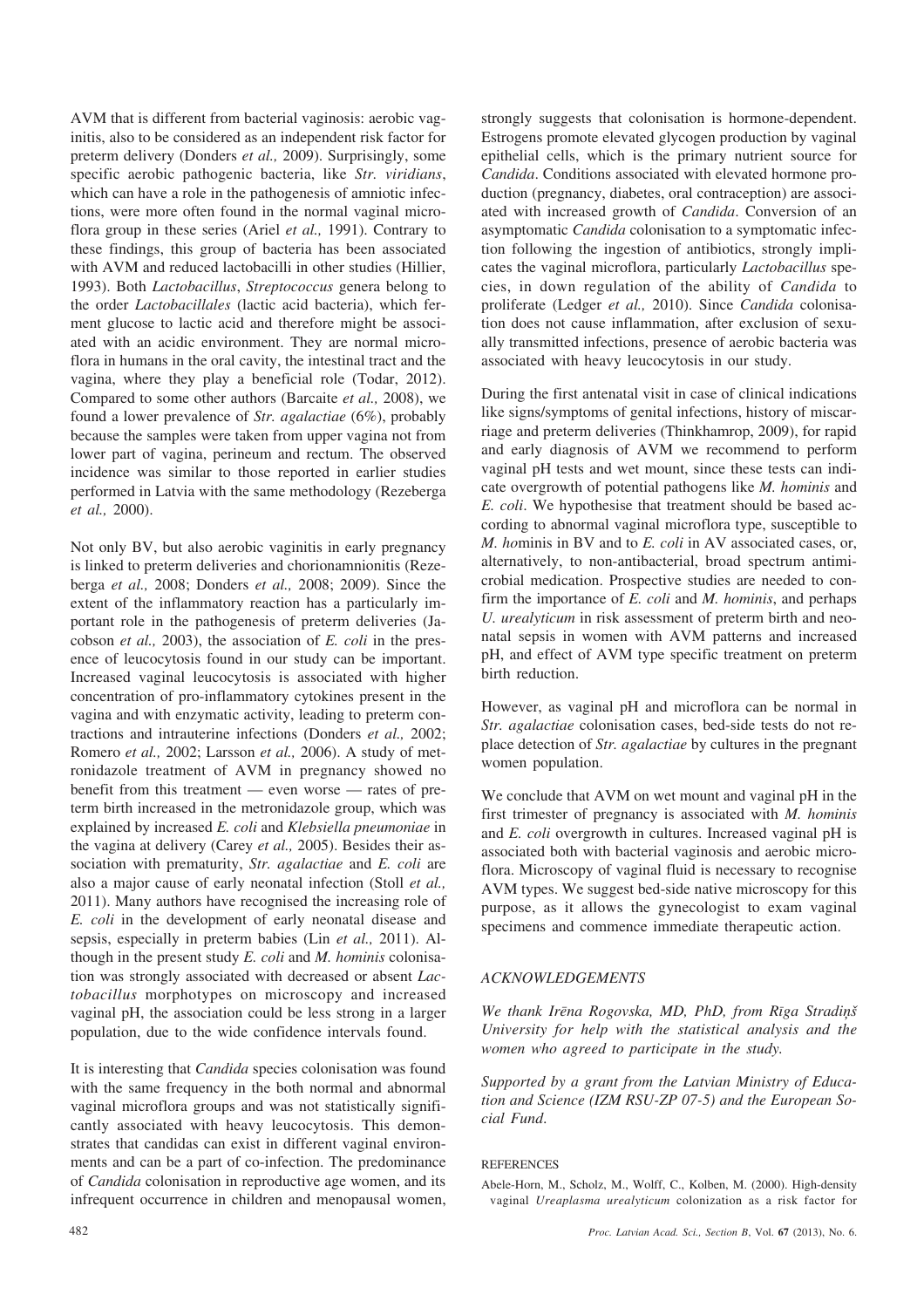chorioamnionitis and preterm delivery. *Acta Obstet. Gynecol. Scand*., **79**, 973–978.

Amsel, R., Totten, P. A., Spegiel, C. A. (1983). Nonspecific vaginitis. Diagnostic criteria and microbial and epidemiologic associations. *Amer. J. Med*., **74**, 14–22.

Ariel, I., Singer, D. B. (1991). *Streptococcus viridans* infections in midgestation. *Pediatr. Pathol*., **11** (1), 75–83.

Barcaite, E., Bartusevicius, A., Tameliene, R., Kliucinskas, M., Maleckiene, I., Nadisauskiene, R. (2008). Prevalence of maternal group B streptococcal colonisation in Europian countries. *Acta Obstet. Gynecol. Scand*., **87** (3), 260–271.

Carey, J., Klebanoff, M. A., Hauth, J. C., Hillier, S. L., Thom, E. A., Ernest, J. M. (2000). Metronidazole to prevent preterm delivery in pregnant women with asymptomatic bacterial vaginosis. *New Engl. J. Med*., **342**, 534–540.

Carey, J., Christopher, M. D., Klebanoff, M. A. (2005). Is change in the vaginal flora associated with an increased risk of preterm birth? *Amer. J. Obstet. Gyn.*, **192** (4), 1341–1347.

Donders, G. G. (1999). Microscopy of bacterial flora on fresh vaginal smears. *Infect Dis Obstet. Gynecol*., **7**, 126–127.

Donders, G. G., Van, B. B, Caudron, J., Londers, L., Vereecken, A., Spitz, B. (2000). Relationship of bacterial vaginosis and mycoplasmas to the risk of spontaneous abortion. *Amer. J. Obstet. Gynecol*., **183**, 431–437.

Donders, G. G., Vereecken, A., Bosmans, E., Dekeersmaecker, A., Salembier, G., Spitz B. (2002). Aerobic vagintis: abnormal vaginal flora entity that is distinct from bacterial vaginosis. *BJOG*, **109**, 1–10.

Donders, G. G., Caeyers, T., Tydhof, P., Riphagen, I., Van den Bosch, T., Bellen, G. (2007). Comparison of two types of dipsticks to measure vaginal pH in clinical practice. *Eur. J. Obstet. Gynecol. Reprod. Biol*., **134** (2), 220–224.

Donders, G. G., Spitz, B., Vereecken, A., Van Bulck, B. (2008). The ecology of the vaginal flora at first prenatal visit is associated with preterm delivery and low birth weight. *Open Inf. Dis. J*., **2**, 45–51.

Donders, G. G., Van Calsteren, K., Reybrouck, R., Van den Bosch, T., Riphagen, I., Van Lierde, S. (2009). Predictive value for preterm birth of abnormal vaginal flora, bacterial vaginosis and aerobic vaginitis during the first trimester of pregnancy. *BJOG*, **116** (10), 1315–1324.

Hauth, J. C., Goldenberg, R. L., Andrews, W. W., Dubard, M. B., Cooper, R. L. (1995). Reduced incidence of preterm delivery with metronidazole and erithromycin in women with bacterial vaginosis. *New Engl. J. Med*., **333** (26), 1732–1736.

Hay, P. E., Lamont, R. F., Taylor-Robinson, D., Morgan, D.J., Ison, C., Pearson, J. (1994). Abnormal bacterial colonisation of the genital tract and subsequent preterm delivery and late miscarriage. *BMJ*, **308** (6924), 295–298.

Hiller, S. L., Krohn, M. A., Rabe, L. K., Klebanoff, S. J., Eschenbach, D. A. (1993). The normal vaginal flora, H2O2-producing lactobacilli, and bacterial vaginosis in pregnant women. *Clin. Infect. Dis*., **16** (4), S273–81.

Jacobsson, B., Mattsby-Baltzer, I., Andresch, B., Bokstrøm, H., Nikolaitchoul, N., Wennerholm, U. B., Hagberg, H. (2003). Microbial invasion and cytokine response in amniotic fluid in a Swedish population of women with preterm prelabor rupture of membranes. *Acta Obstet. Gynecol. Scand*., **82** (5), 423–431.

Juárez Tomás, M. S., Ocaña, V. S., Wiese, B., Nader-Macías, M. E. (2003). Growth and lactic acid production by vaginal *Lactobacillus acidophilus* CRL 1259, and inhibitionof uropathogenic *Escherichia coli. J. Med. Microbiol*., **52**, 1117–1124.

Kasper, D. C., Mechtler, T. P., Reischer, G. H., Witt, A., Langgartner, M., Pollak, A., Herkner, K. R., Berger, A. (2010). The bacterial load of *Ureaplasma parvum* in amniotic fluid is correlated with an increased intrauterine inflammatory response. *Diagn. Microbiol. Infect. Dis*., **67** (2), 117–121.

*Proc. Latvian Acad. Sci., Section B*, Vol. **67** (2013), No. 6. 483

Lamont, R. F., Taylor-Robinson, D., Wigglesworth, J. S., Furr, P. M., Evans, R. T., Elder, M. G. (1987). The role of mycoplasmas, ureaplasmas and chlamydia in the genital tract of women presenting in spontaneus early preterm delivery. *J. Med. Microbiol*., **24**, 253–257.

- Lamont, R. F. (2005). Can antibiotics prevent preterm birth-the pro and con debate. *BJOG*, **112** (1), 67–73.
- Larsson, P. G., Platz-Christensen, J. J. (1990). Enumeration of clue cells in rehydrated air-dried vaginal wet smears for the diagnosis of bacterial vaginosis. *Obstet. Gynecol*., **76**, 727–730.
- Larsson, P. G., Fahraeus, L., Carlsson, B., Jakobsson, T., Forsum, U. (2006). Late miscarriage and preterm birth after treatment with clindamycin: A randomized consent design study according to Zelen. *BJOG*, **113**, 629–637.
- Ledger, W. J., Witkin, S. S. (2010). *Vulvovaginal Infections.* London, UK: Manson Publishing Ltd. 620 pp (at p. 52).
- Levinson, W. (2008). *Review of Medical Microbiology and Immunology*. 10<sup>th</sup> edn. The McGraw-Hill Companies, USA.
- Lin, C. Y., Hsu, C. H., Huang, F. Y., Chang, J. H., Hung, H. Y., Kao, H. A., Peng, C. C., Jim, W. T., Chi, H., Chiu, N. C., Chang, T. Y., Chen, C. Y., Chen, C. P. (2011). The changing face of early-onset neonatal sepsis after the implementation of a maternal group B Streptococcus screening and intrapartum prophylaxis policy-a study in one medical center. *Pediatr. Neonatol*., **52** (2), 78–84.
- Mahon, C. R., Manuselis, G. (2000). *Textbook of Diagnostic Microbiology*. Phyladelphia: W.B. Saunders Company. 1230 pp.
- Msuya, S. E., Uriyo, J., Stray-Pedersen, B., Sam, N. E., Mbizvo, E. M. (2009). The effectiveness of a syndromic approach in managing vaginal infections among pregnant women in northern Tanzania. *East Afr. J. Public Health*., **6** (3), 263–267.
- Mylonas, I. (2010). Antibiotic chemotherapy during pregnancy and lactation period: Aspects for consideration. *Arch. Gynaecol. Obstet*., **283**, 7–18.
- Rezeberga, D., Lazdâne, G., Kroièa, J., Sokolova, L. (2000). Seksuâli transmisîvo slimîbu sastopamîba grûtniecçm Latvijâ [Incidence of sexually transmissive diseases in pregnant women in Latvia]. *RSU Zinâtniskie raksti*, Rîga, 159–164.
- Rezeberga, D., Lazdane, G., Kroica, J., Sokolova, L., Donders, G. G. (2008). Placental histological inflammation and reproductive tract infections in a low risk pregnant population in Latvia. *Acta Obstet. Gynecol. Scand*., **87** (3), 360–365.
- Romero, R., Espinoza, J., Chaiworapongsa, T., Kakache, K. (2002). Infection and prematurity and the role of preventive strategies. *Semin. Neonatol*., **7** (4), 259–274.
- Romero, R., Garite, T. J. (2008). Twenty percent of very preterm neonates (23–32 weeks of gestation) are born with bacteremia caused by genital mycoplasmas. *Amer. J. Obstet. Gynecol*., **198**, 1–3.
- Rosenstein, I. J., Morgan, D. J., Sheehan, M., Lamont, R. F., Taylor-Robinson, D. (1996). Bacterial vaginosis in pregnancy: Distribution of bacterial species in different Gram stain categories of the vaginal flora. *J. Med. Microbiol*., **45**, 120–126.
- Steytler, J. G. (1970). Studies on endogenous infection by vaginal mycoplasma based on positive cord-blood cultures. *South Afr. J. Obstet. Gynaecol*., **8**, 14–22.
- Stoll, B. J., Sanchez, P. J., Faix, R. G., Hansen, N. I., Poindexter, B. B., Van Meurs K. P. (2011). Early onset neonatal sepsis: The burden of group B streptococcal and *E. coli* continues. *Pediatrics*, **126** (5), 817–826.

Subramaniam, A., Abramovici, A., Andrews, W. W., Tita, A. T. (2012). Antimicrobials for preterm birth prevention: An overview. *Infect. Dis. Obstet. Gynecol*. DOI 10.1155/2012/157159.

http://www.ncbi.nlm.nih.gov/pmc/articles/PMC3296158/ (last accessed 25 February 2013).

Taylor-Robinson, D. (2007). The role of mycoplasmas in pregnancy outcome. *Best Pract. Res. Clin. Obstet. Gynaecol*., **21**, 425–438.